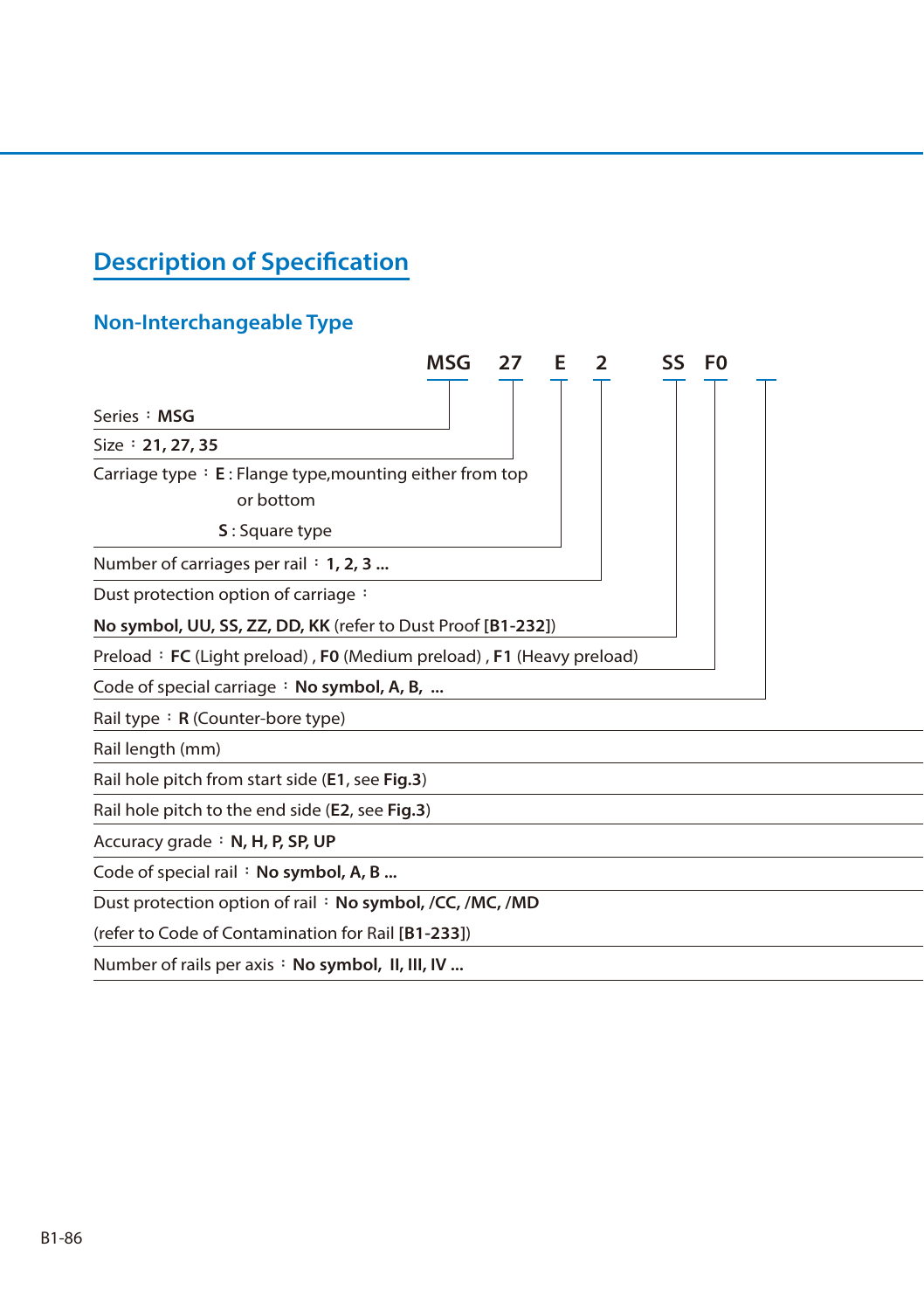**LINEAR GUIDEWAY** 

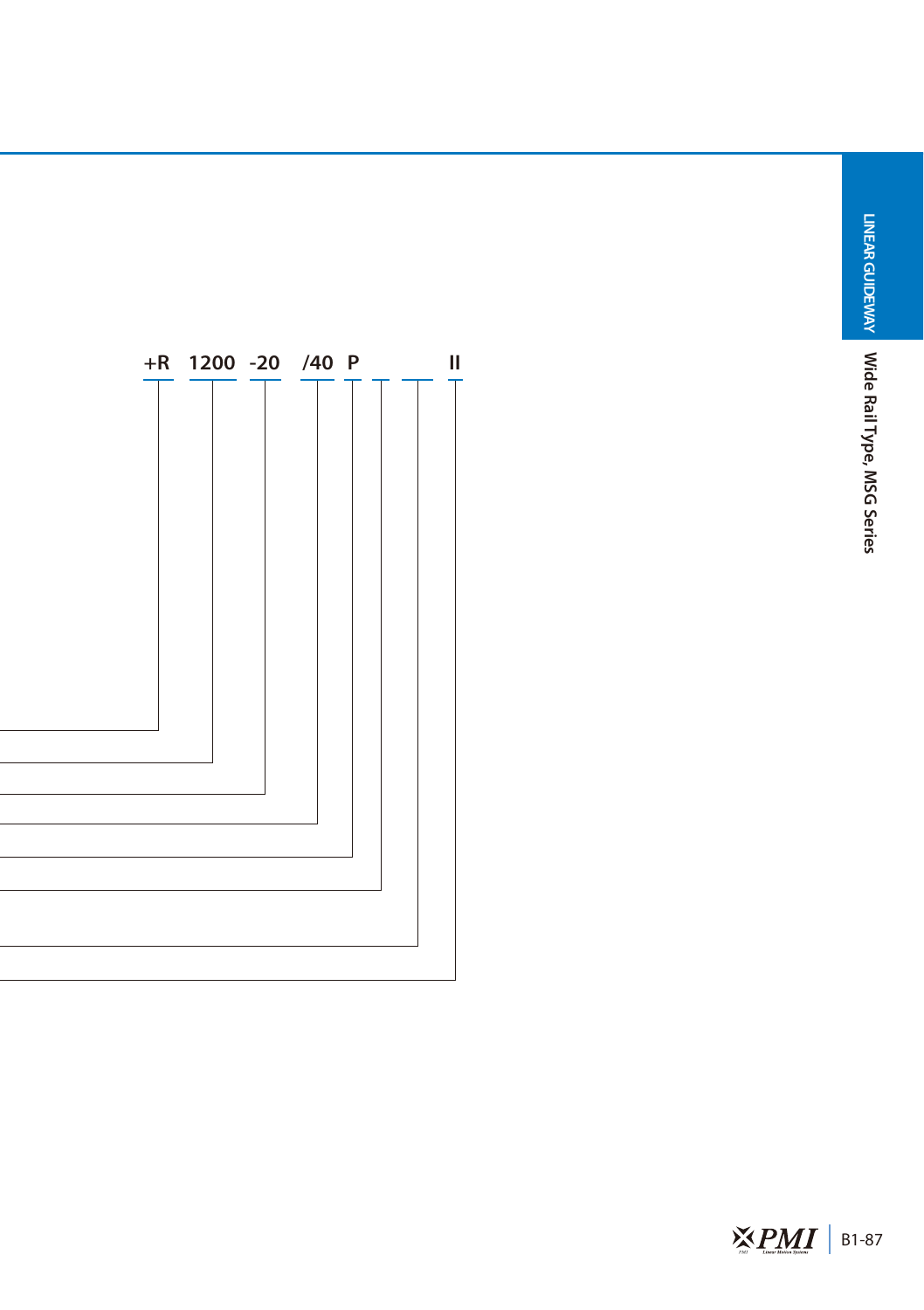

Fig.3